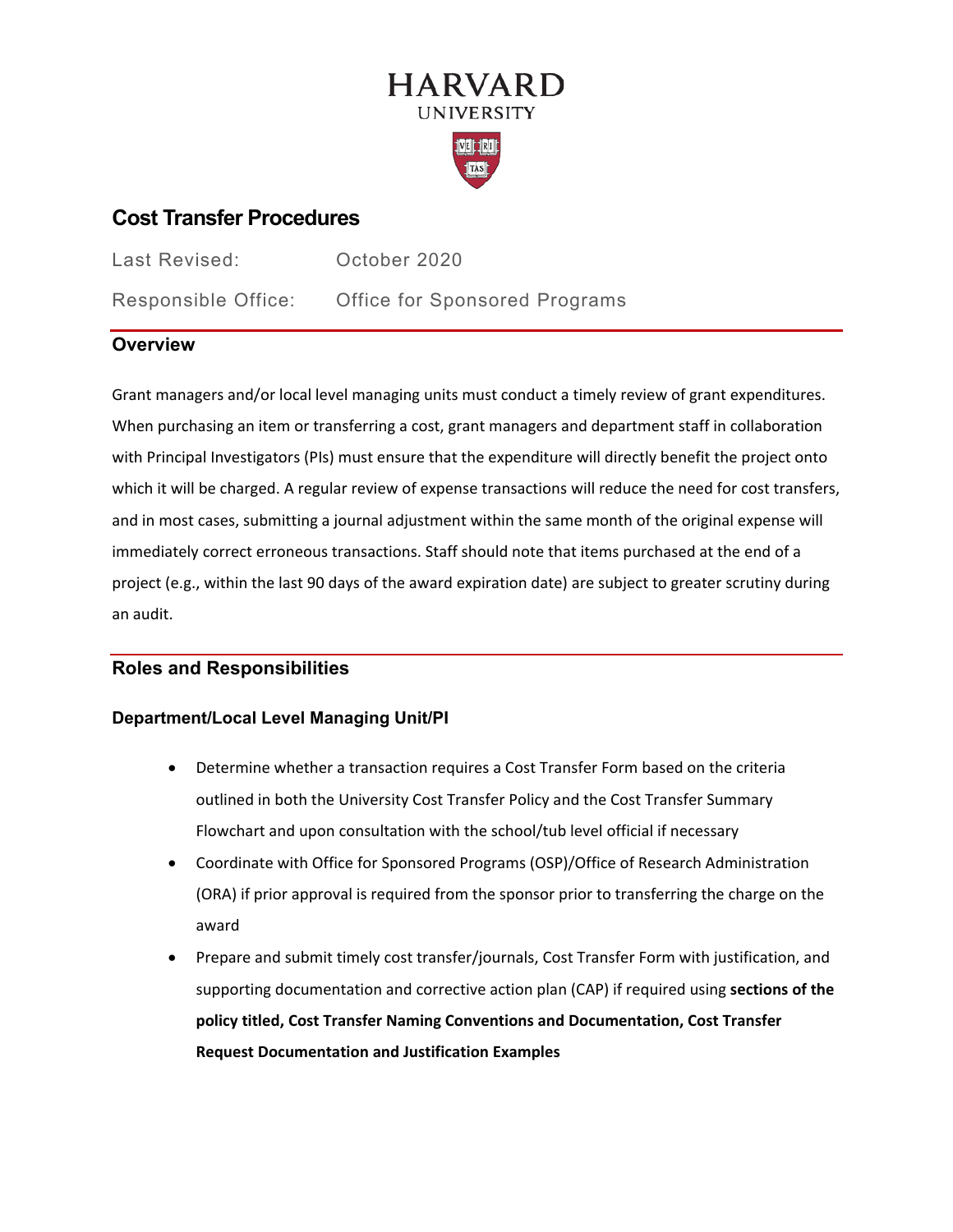- The Cost Transfer (CT) inbox is monitored during normal business hours. Under 90-day CT requests received after this time on day 90 will not be reviewed as under 90-day cost transfers and must be resubmitted as over 90-day cost transfers. Retain copies of all related supporting documentation in accordance with **Cost Transfer Naming Conventions and Documentation** and University record retention regulations
- Responds to inquiries and provides documentation as needed to support OSP's Universitywide Monitoring Program

#### **School/Tub Level Official**

- Grant authorized approver designation to department/local-level managing units when appropriate and in the absence of a department authorized approver, review and approve under 90-day cost transfer requests.
- Approve all over 90-day<sup>1</sup> cost transfers before submission to the Office for Sponsored Programs
- May coordinate with the department/local level managing unit to support OSP's University-wide Monitoring Program or develop a Corrective Action Plan if needed

#### **OSP/ORA**

• Request sponsor prior approval if required

#### **OSP**

- Approve over 90-day<sup>1</sup> cost transfers and under 90-day<sup>1</sup> cost transfers in the absence of a school or local authorized approver
- Oversee University-wide Monitoring Program, which includes cost transfers

### **Procedures**

Once the need for a Cost Transfer request is determined, the following steps for submission to obtain Cost Transfer approval should be completed: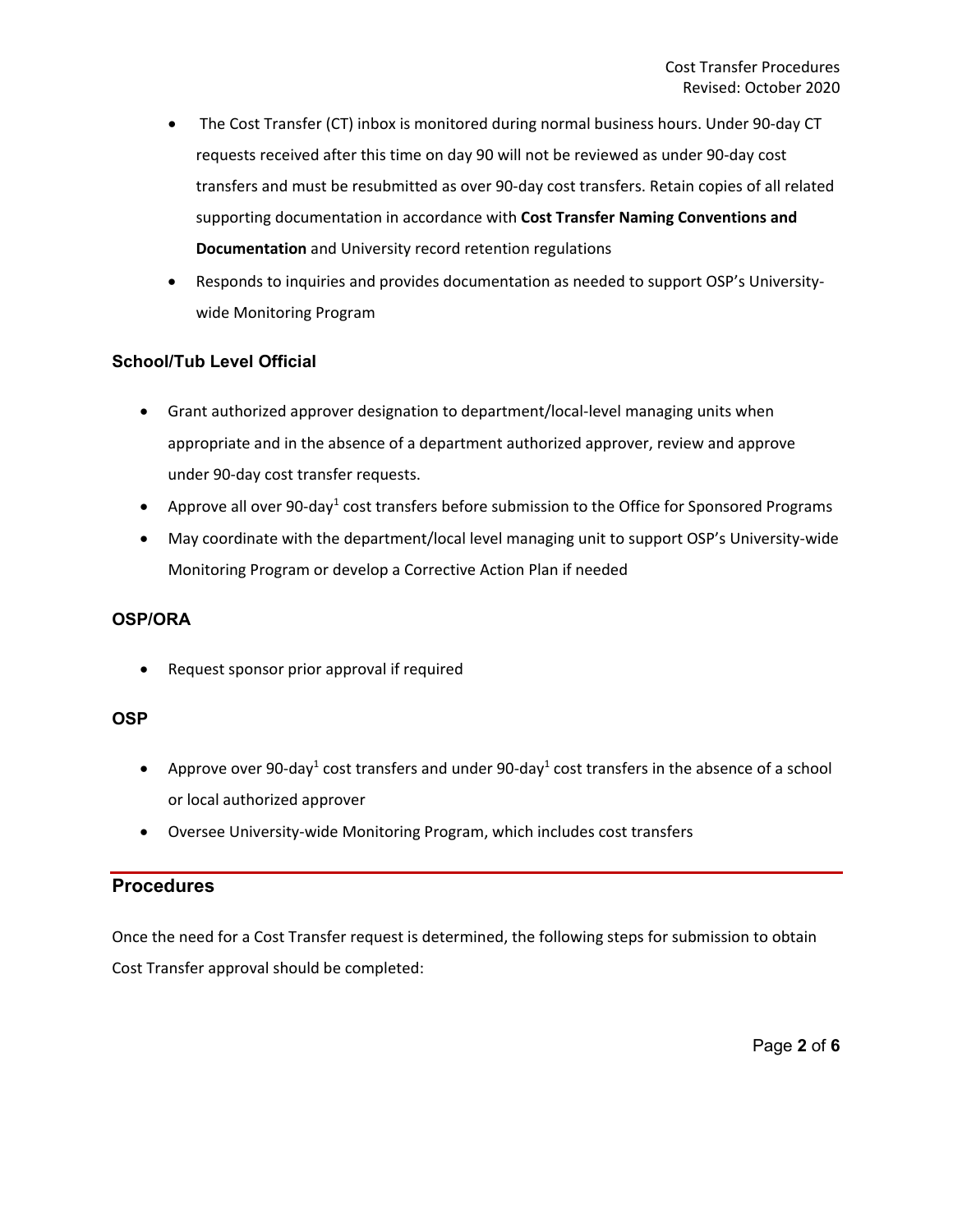- 1. Department/local level managing unit finalizes Cost Transfer request by obtaining department/local level review and approval as applicable. Department/local level managing unit coordinate with OSP/ORA if advanced sponsor approval is required prior to applying the expenditure to the award.
- 2. Department/local level managing unit submits Cost Transfer Form and supporting documentation via email to the [under 90-day or over 90-day cost transfer approver](https://osp.finance.harvard.edu/cost-transfer-process#Approvers) (school/tub level approver).
- 3. For over 90-day cost transfers, submit to the school/tub level for approval; it is sent by the school/tub via email to OSP at [OSP\\_Cost\\_Transfer@harvard.edu](mailto:OSP_Cost_Transfer@harvard.edu) for review and final approval.
- 4. Once the Cost Transfer Form has been signed by the appropriate approver(s), the department/local level managing unit is sent a copy of the signed Cost Transfer package by OSP to retain for their department/local level records.
- 5. It is recommended that all signed Cost Transfer packages be uploaded to the GMAS segment cost transfer folder for record retention by the department/local level managing unit. If debiting more than one award, signed copies of the cost transfer package should be uploaded in each GMAS segment.

### **Cost Transfer Naming Conventions and Documentation**

*Table 1: Cost Transfer Naming Conventions*

|                                 | <b>Naming Convention (File)</b> | <b>Naming Convention (Journal)</b>              |
|---------------------------------|---------------------------------|-------------------------------------------------|
| Cost transfers<br>over 90 days  | CT HUFUND# Over 90              | CT^FCOR^CCB^JHM^See related CTform^FEB-OCT 2020 |
| Cost transfers<br>under 90 days | CT HUFUND# Under 90             | CT^FCOR^CCB^JHM^See related CTform^FEB-OCT 2020 |

Page **3** of **6**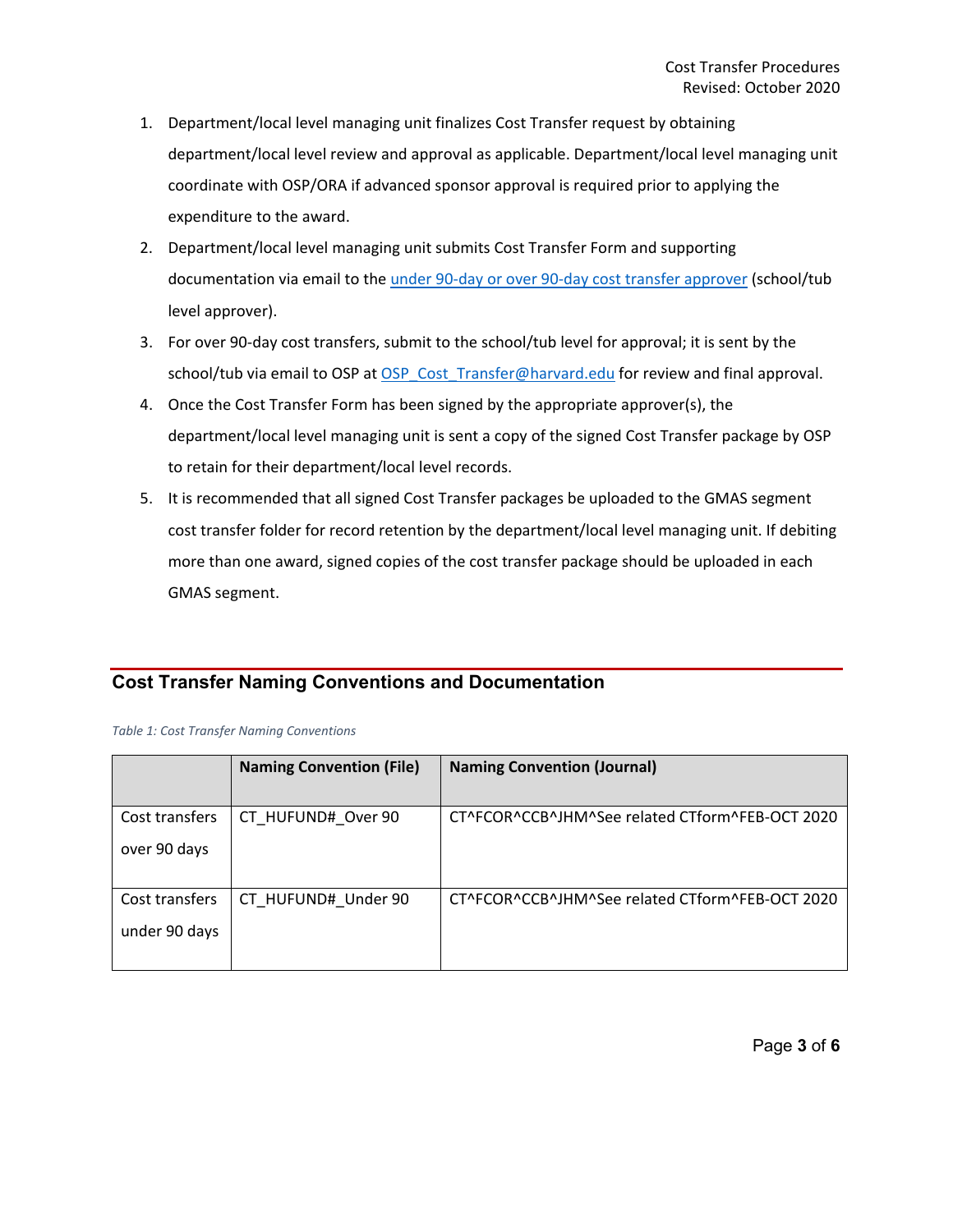Use of the proper naming convention is important since it is used to run reports for auditors.

In **all** cases, retain the following documents:

- 1. Detail of the original charge, including G/L detail listing and expense backup
- 2. Copy of unbalanced journal amounts should agree to the amount per the GL selection detail
- 3. Completed and signed Cost Transfer Form
- 4. Support for relation to the grant ultimately being charged, including evidence of the charge in the grant budget, where applicable
- 5. Documentation if applicable: Vendor Justification Form, Debarment, flight comparisons, signed Fly America Travel Reimbursement Exception Form, AP Adjustment Form (equipment object codes)

It is recommended that documents be uploaded into the GMAS Segment Cost Transfer folder using the file naming convention referenced above.

#### **Cost Transfer Request Documentation and Justification Examples**

Over 90-day Cost Transfer requests may be approved under the following extenuating circumstances. Supporting Documentation in all of these cases should at least include the following: Cost Transfer Form, out-of- balance journal (Oracle) or ADI, transaction listing with the charge(s) being moved.

- 1. Late issuance of a relevant action memo (must be submitted to OSP within 45 days of the date on the action memo and must include school/tub level approval). **Please note:** All expenses incurred during the time period covered by the late action memo can be moved in one cost transfer.
	- a. **Additional Supporting Documentation**: copy of the action memo dated 2/8/20 indicating a new account string has been set up.
	- b. **Justification Example**: Prof. X has a part of account on Prof. Y's U19 award. Prof. Y recently allocated funds to support Prof. X's work on the project. Per the action memo dated 2/8/20, a new account string has been set up to support this work.
- 2. Failure of another department to take action

Page **4** of **6**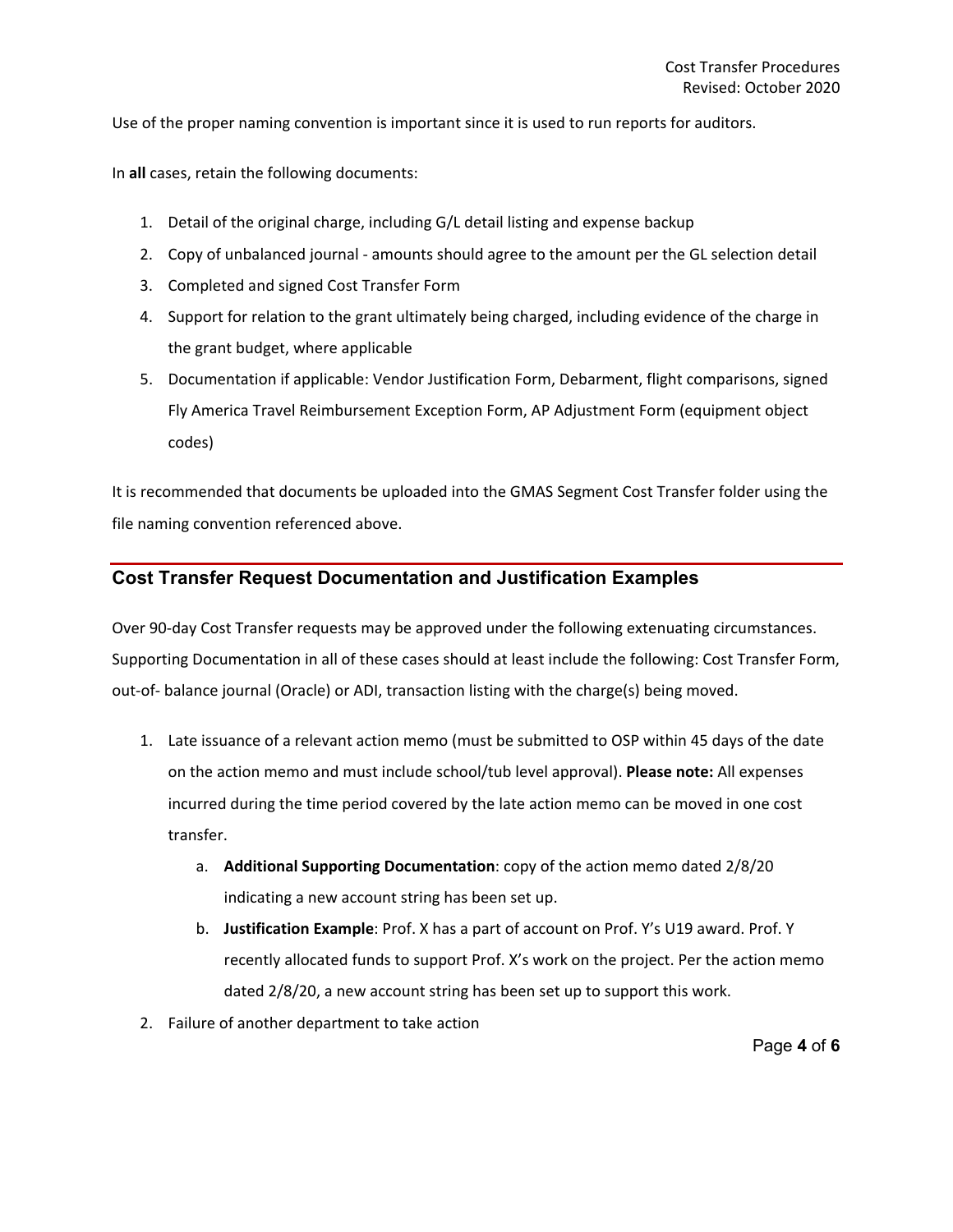- a. **Additional Supporting Documentation**: copy of correspondence between the two departments showing a lack of response, budget justification showing the expenses being moved.
- b. **Justification Example**: When reconciling my accounts, it came to my attention that a travel charge was debited to the wrong part of account managed by another department (Org). I do not have access to the other org, so I reached out to the grant manager in the other department to notify them of the error. I did not receive a response. I reached out several times and finally contacted the Supervisor in the other department. However, in the meantime, the charge had been removed to their discretionary account. This travel was budgeted for on the project, this charge is allowable, allocable and reasonable. I am requesting that this charge be moved onto this project.
- c. For our corrective action plan (CAP), to prevent a future occurrence, when working with this department we will set up an escalation plan.
- 3. Sponsor requirement dictates the need for a cost transfer.
	- a. **Additional Supporting Documentation**: copy of NIH Fellowship award notice.
	- b. **Justification Example**: Per NIH Xtrain requirements, Harvard is required to pay Amy Smith's full stipend allowance from the federal grant as awarded Stipend amounts cannot be reduced in Xtrain. If approved, this cost transfer will pay Amy her full stipend (6450) and allow us to close out the fellowship.
	- c. For our corrective action plan (CAP), to prevent a future occurrence, the department has adjusted their on-boarding plans to include training on NIH fellowships and Xtrain requirements.
- 4. A debit to correct a credit to a federal award Only allowable to correct a duplicate credit or to match a submitted FFR or final invoice.
	- a. **Additional Supporting Documentation**: copy of correspondence between the departments determining the charge does not belong on the current award
	- b. **Justification Example**: When reconciling my accounts, it came to my attention that payroll posted a salary credit to the wrong account string. This credit has been applied

Page **5** of **6**